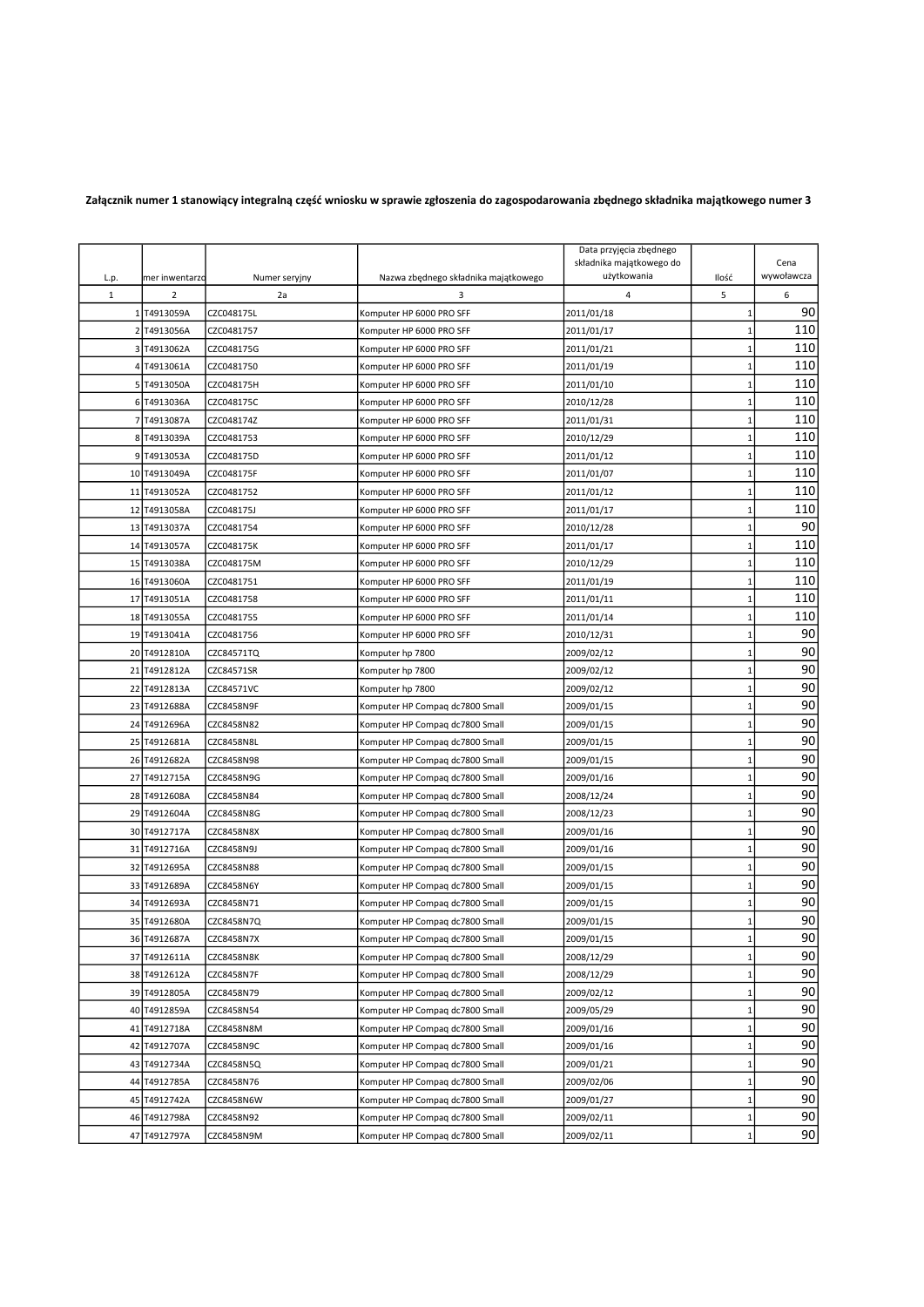|     | 48 T4912801A | CZC8458N90        | Komputer HP Compaq dc7800 Small                            | 2009/02/12 | $\mathbf{1}$ | 90  |
|-----|--------------|-------------------|------------------------------------------------------------|------------|--------------|-----|
|     | 49 T4912796A | CZC8458N6P        | Komputer HP Compaq dc7800 Small                            | 2009/02/11 | $\mathbf{1}$ | 90  |
|     | 50 T4912802A | CZC8458N7G        | Komputer HP Compaq dc7800 Small                            | 2009/02/12 | $\mathbf{1}$ | 90  |
|     | 51 T4912787A | CZC8458N7V        | Komputer HP Compaq dc7800 Small                            | 2009/02/06 | $\mathbf{1}$ | 90  |
|     | 52 T4912783A | CZC8458N8R        | Komputer HP Compaq dc7800 Small                            | 2009/02/05 | $\mathbf{1}$ | 90  |
| 53  | T4912781A    | CZC8458N75        | Komputer HP Compaq dc7800 Small                            | 2009/02/04 | $\mathbf{1}$ | 90  |
| 54  | T4912780A    | CZC8458N74        | Komputer HP Compaq dc7800 Small                            | 2009/02/04 | $\mathbf{1}$ | 90  |
| 55  | T4912794A    | CZC8458N8D        | Komputer HP Compaq dc7800 Small                            | 2009/02/10 | $\mathbf{1}$ | 90  |
|     | 56 T4912763A | CZC8458N9L        | Komputer HP Compaq dc7800 Small                            | 2009/01/30 | $\mathbf{1}$ | 90  |
|     | 57 T4912751A | CZC8458N96        | Komputer HP Compaq dc7800 Small                            | 2009/01/29 | $\mathbf{1}$ | 90  |
|     | 58 T4912760  | CZC8458N6T        | Komputer HP Compaq dc7800 Small                            | 2009/01/30 | $\mathbf{1}$ | 90  |
| 59  | T4912762A    | CZC8458N6J        | Komputer HP Compaq dc7800 Small                            | 2009/01/30 | $\mathbf{1}$ | 90  |
|     | 60 T4912728A | CZC8458N72        | Komputer HP Compaq dc7800 Small                            | 2009/01/21 | 1            | 90  |
| 61  | T4912737A    | CZC8458N58        | Komputer HP Compaq dc7800 Small                            | 2009/01/22 | $\mathbf{1}$ | 90  |
| 62  | T4912724A    | CZC8458N59        | Komputer HP Compaq dc7800 Small                            | 2009/01/19 | $\mathbf{1}$ | 90  |
| 63  | T4912729A    | CZC8458N60        | Komputer HP Compaq dc7800 Small                            | 2009/01/21 | $\mathbf{1}$ | 90  |
| 64  | T4912829A    | <b>CZC8458N6H</b> | Komputer HP Compaq dc7800 Small                            | 2009/03/27 | $\mathbf{1}$ | 90  |
|     | 65 T4912746A | CZC8458N57        | Komputer HP Compaq dc7800 Small                            | 2009/01/28 | $\mathbf{1}$ | 90  |
|     | 66 T4912739A | CZC8458N6X        | Komputer HP Compaq dc7800 Small                            | 2009/01/23 | $\mathbf{1}$ | 90  |
| 67  | T4912683A    | CZC8458N6K        | Komputer HP Compaq dc7800 Small                            | 2009/01/15 | 1            | 90  |
|     | 68 T4912830A | CZC8458N94        | Komputer HP Compaq dc7800 Small                            | 2009/03/27 | $\mathbf{1}$ | 90  |
|     | 69 T4912684A | CZC8458N8Z        | Komputer HP Compaq dc7800 Small                            | 2009/01/15 | $\mathbf{1}$ | 90  |
|     | 70 T4912686A | CZC8458N56        | Komputer HP Compaq dc7800 Small                            | 2009/01/15 | $\mathbf{1}$ | 90  |
|     | 71 T4912761A | CZC8458N5G        | Komputer HP Compaq dc7800 Small                            | 2009/01/30 | $\mathbf{1}$ | 90  |
| 72  | T4912669A    | CZC8458N6M        | Komputer HP Compaq dc7800 Small                            | 2009/01/15 | $\mathbf{1}$ | 90  |
| 73  | T4912639A    | CZC8458N5N        | Komputer HP Compaq dc7800 Small                            | 2008/12/31 | $\mathbf{1}$ | 90  |
| 74  | T4912708A    | CZC8458N5C        | Komputer HP Compaq dc7800 Small                            | 2009/01/16 | $\mathbf{1}$ | 90  |
| 75  | T4912640A    | CZC8458N65        | Komputer HP Compag dc7800 Small                            | 2008/12/31 | $\mathbf{1}$ | 90  |
|     | 76 T4912671A | CZC8458N6Q        | Komputer HP Compaq dc7800 Small                            | 2009/01/15 | $\mathbf{1}$ | 90  |
| 77  | T4912641A    | CZC8458N7N        | Komputer HP Compaq dc7800 Small                            | 2008/12/31 | $\mathbf{1}$ | 90  |
| 78  | T4912675A    | CZC8458N5W        | Komputer HP Compaq dc7800 Small                            | 2009/01/15 | $\mathbf{1}$ | 90  |
| 79  | T4912638A    | CZC8458N70        | Komputer HP Compaq dc7800 Small                            | 2008/12/31 | $\mathbf{1}$ | 90  |
| 80  | T4912834A    | CZC8458N89        | Komputer HP Compaq dc7800 Small                            | 2009/03/27 | 1            | 90  |
|     | 81 T4912672A | CZC8458N8F        | Komputer HP Compaq dc7800 Small                            | 2009/01/15 | $\mathbf{1}$ | 90  |
|     | 82 T4912668A | CZC8458N5T        | Komputer HP Compaq dc7800 Small                            | 2009/01/15 | $\mathbf{1}$ | 90  |
|     | 83 T4912679A | <b>CZC8458N8J</b> | Komputer HP Compaq dc7800 Small                            | 2009/01/15 | $\mathbf{1}$ | 90  |
|     | 84 T4912663A | CZC8458N61        | Komputer HP Compaq dc7800 Small                            | 2009/01/15 | $\mathbf{1}$ | 90  |
|     | 85 T4912662A | CZC8458N7P        | Komputer HP Compag dc7800 Small                            | 2009/01/15 | 1            | 90  |
|     | 86 T4912692A | <b>CZC8458N6R</b> | Komputer HP Compag dc7800 Small                            | 2009/01/15 | $\mathbf{1}$ | 90  |
|     | 87 T4912833A | CZC8458N7H        | Komputer HP Compaq dc7800 Small                            | 2009/03/27 | $\mathbf{1}$ | 90  |
|     | 88 T4912658A | CZC8458N6V        | Komputer HP Compaq dc7800 Small                            | 2009/01/15 | 1            | 90  |
|     | 89 T4912655A | CZC8458N6D        | Komputer HP Compaq dc7800 Small                            | 2009/01/15 | $\mathbf{1}$ | 90  |
|     | 90 T4912824A | CZC8458N6Z        | Komputer HP Compaq dc7800 Small                            | 2009/03/27 | $\mathbf{1}$ | 90  |
| 91  | T4912920A    | CZC9415JC9        | Komputer przenośny HP 6930p                                | 2009/12/04 | 1            | 70  |
| 92  | T4912907A    | CZC9415JC6        | Komputer przenośny HP 6930p                                | 2009/11/17 | $\mathbf{1}$ | 135 |
|     | 93 T4912906A | CZC9415JC5        | Komputer przenośny HP 6930p                                | 2009/11/17 | $\mathbf{1}$ | 135 |
|     | 94 T4912914A | CZC94153T5        | Komputer stacjonarny HP Compaq dc7900ultra slin 2009/11/26 |            | $\mathbf{1}$ | 110 |
|     | 95 T4912925A | CZC94153T8        | Komputer stacjonarny HP Compaq dc7900ultra slin 2009/12/08 |            | $\mathbf{1}$ | 110 |
|     | 96 T4912917A | CZC94153T9        | Komputer stacjonarny HP Compaq dc7900ultra slin 2009/11/30 |            | $\mathbf{1}$ | 110 |
|     | 97 T4912939A | CZC94153T7        | Komputer stacjonarny HP Compag dc7900ultra slin 2009/12/31 |            | $\mathbf{1}$ | 110 |
| 98  | T4912915A    | CZC94153T2        | Komputer stacjonarny HP Compaq dc7900ultra slin 2009/11/26 |            | 1            | 110 |
| 99  | T4912464     | CZC7385S5V        | Komputer stacjonarny HP TOP Config dc 7700 Core 2008/03/17 |            | 1            | 50  |
| 100 | T4912386     | CZC7385S5D        | Komputer stacjonarny HP TOP Config dc 7700 Core 2008/01/22 |            | $\mathbf{1}$ | 50  |
| 101 | T4912427     | CZC7385S5F        | Komputer stacjonarny HP TOP Config dc 7700 Core 2008/02/28 |            | $\mathbf{1}$ | 50  |
|     | 102 T4912561 | CZC7385S5T        | Komputer stacjonarny HP TOP Config dc 7700 Core 2008/08/11 |            | $\mathbf{1}$ | 50  |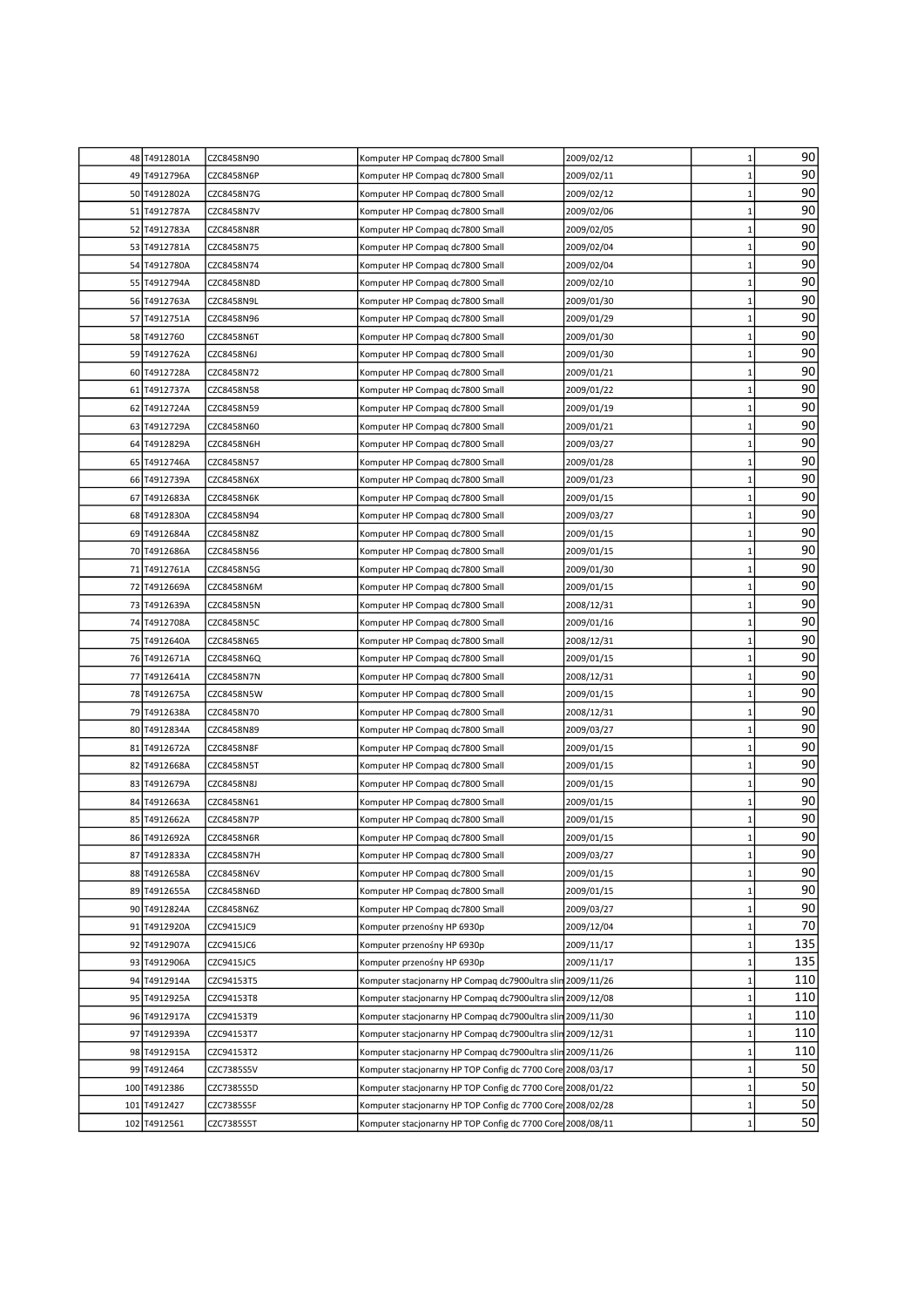|     | 103 T4912282   | CZC7385S61             | Komputer stacjonarny HP TOP Config dc 7700 Core 2007/11/19 |            | $\mathbf{1}$ | 50 |
|-----|----------------|------------------------|------------------------------------------------------------|------------|--------------|----|
| 104 | T4912560       | CZC7385S64             | Komputer stacjonarny HP TOP Config dc 7700 Core 2008/08/11 |            | 1            | 50 |
| 105 | T4912372       | CZC7385S6J             | Komputer stacjonarny HP TOP Config dc 7700 Core 2008/01/08 |            | $\mathbf{1}$ | 50 |
|     | 106 T4912547   | CZC7385S6P             | Komputer stacjonarny HP TOP Config dc 7700 Core 2008/07/09 |            | $\mathbf{1}$ | 50 |
| 107 | T4912385       | CZC7385S6R             | Komputer stacjonarny HP TOP Config dc 7700 Core 2008/01/22 |            | $\mathbf{1}$ | 50 |
|     | 108 T4912461   | CZC7385S70             | Komputer stacjonarny HP TOP Config dc 7700 Core 2008/03/17 |            | $\mathbf{1}$ | 50 |
|     | 109 T4912475B1 | CNK9160DQ8             | Monitor HP L1950g                                          | 2009/12/04 | $\mathbf{1}$ | 50 |
|     | 110 T4912289B1 | CNK91600ZR             | Monitor HP L1950g                                          | 2009/12/21 | 1            | 50 |
|     | 111 T4911991B1 | CNC910PSVY             | Monitor HP L1950g                                          | 2009/12/04 | $\mathbf{1}$ | 50 |
|     | 112 T4912336B1 | CNK9160DQJ             | Monitor HP L1950g                                          | 2009/12/16 | 1            | 50 |
|     | 113 T4912324B2 | <b>CNK91600RX</b>      | Monitor HP L1950g                                          | 2009/12/16 | $\mathbf{1}$ | 50 |
|     | 114 T4912294B1 | CNK91600MN             | Monitor HP L1950g                                          | 2009/12/21 | $\mathbf{1}$ | 50 |
| 115 | T4912539B1     | CNC922PDN8             | Monitor HP L1950g                                          | 2009/12/14 | $\mathbf{1}$ | 50 |
| 116 | T4912059B1     | CNK9160D4C             | Monitor HP L1950g                                          | 2009/12/23 | 1            | 50 |
| 117 | T4912043B1     | CNK9160D3Y             | Monitor HP L1950g                                          | 2009/12/23 | 1            | 50 |
| 118 | T4910178B1     | CNC910PWH4             | Monitor HP L1950g                                          | 2010/05/07 | 1            | 50 |
| 119 | T4911786B1     | CNC922PDN4             | Monitor HP L1950g                                          | 2009/12/07 | $\mathbf{1}$ | 50 |
|     | 120 T4912273B1 | CNK832199N             | Monitor HP L1950g                                          | 2009/11/26 | $\mathbf{1}$ | 50 |
| 121 | T4911977B1     | CNC910NZC6             | Monitor HP L1950g                                          | 2009/12/30 | $\mathbf{1}$ | 50 |
| 122 | T4912293B1     | CNC910NZWV             | Monitor HP L1950g                                          | 2009/12/21 | 1            | 50 |
| 123 | T4912927B      | CNK922PDNC             | Monitor HP L1950g                                          | 2009/12/11 | 1            | 50 |
| 124 | T4912913B      | CNK916009Q             | Monitor HP L1950g                                          | 2009/11/25 | $\mathbf{1}$ | 50 |
|     | 125 T4912831B  | CNK84216B9             | Monitor LCD hp L1950 19"                                   | 2009/03/27 | $\mathbf{1}$ | 50 |
|     | 126 T4912810B  | <b>CNK84216LR</b>      | Monitor LCD hp L1950 19"                                   | 2009/02/12 | $\mathbf{1}$ | 50 |
|     | 127 T4912365B  | AA1117600716AC10408138 | Monitor LCD Maxdata Belinea 101728/17'                     | 2007/12/24 | $\mathbf{1}$ | 40 |
|     | 128 T4912328B  | AA1117600716AC10419647 | Monitor LCD Maxdata Belinea 101728/17"                     | 2007/12/04 | $\mathbf{1}$ | 40 |
|     | 129 T4912351B  | AA1117600717AC10405074 | Monitor LCD Maxdata Belinea 101728/17"                     | 2007/12/19 | 1            | 40 |
|     | 130 T4912467B  | AA1117600716AC10400357 | Monitor LCD Maxdata Belinea 101728/17"                     | 2008/03/19 | $\mathbf{1}$ | 40 |
| 131 | T4912291B      | AA1117600716AC10418505 | Monitor LCD Maxdata Belinea 101728/17"                     | 2007/11/20 | $\mathbf{1}$ | 40 |
|     | 132 T4912509B  | AA1117600716AC10405529 | Monitor LCD Maxdata Belinea 101728/17"                     | 2008/04/18 | $\mathbf{1}$ | 40 |
|     | 133 T4912383B  | AA1117600716AC10408162 | Monitor LCD Maxdata Belinea 101728/17"                     | 2008/01/22 | $\mathbf{1}$ | 40 |
|     | 134 T4912380B  | AA1117600716AC10407037 | Monitor LCD Maxdata Belinea 101728/17"                     | 2008/01/18 | $\mathbf{1}$ | 40 |
|     | 135 T4912387B  | AA1117600716AC10407045 | Monitor LCD Maxdata Belinea 101728/17"                     | 2008/01/23 | $\mathbf{1}$ | 40 |
|     | 136 T4912337B  | AA1117600717AC10405093 | Monitor LCD Maxdata Belinea 101728/17"                     | 2007/12/05 | $\mathbf{1}$ | 40 |
|     | 137 T4912518B  | AA1117600716AC10419660 | Monitor LCD Maxdata Belinea 101728/17"                     | 2008/04/25 | $\mathbf{1}$ | 40 |
|     | 138 T4912760B  | 89U07217NB             | Monitor Nec LCD 19"                                        | 2009/01/30 | $\mathbf{1}$ | 70 |
|     | 139 T4912728B  | 89U07218NB             | Monitor Nec LCD 19"                                        | 2009/01/21 | $\mathbf{1}$ | 70 |
|     | 140 T4912753B  | 89U07220NB             | Monitor Nec LCD 19"                                        | 2009/01/30 | $\mathbf{1}$ | 70 |
|     | 141 T4912005B2 | 89U07223NB             | Monitor Nec LCD 19"                                        | 2009/03/30 | $\mathbf{1}$ | 70 |
|     | 142 T4912801B  | 89U07229NB             | Monitor Nec LCD 19"                                        | 2009/02/12 | $\mathbf{1}$ | 70 |
|     | 143 T4912762B  | 89U07230NB             | Monitor Nec LCD 19"                                        | 2009/01/30 | 1            | 70 |
|     | 144 T4912731B  | 89U07232NB             | Monitor Nec LCD 19"                                        | 2009/01/21 | 1            | 70 |
|     | 145 T4912752B  | 89U07241NB             | Monitor Nec LCD 19"                                        | 2009/01/30 | 1            | 70 |
|     | 146 T4912797B  | 89U07243NB             | Monitor Nec LCD 19"                                        | 2009/02/11 | 1            | 70 |
| 147 | T4912680B      | 89U07251NB             | Monitor Nec LCD 19"                                        | 2009/01/15 | 1            | 70 |
|     | 148 T4912806B  | 89U07260NB             | Monitor Nec LCD 19"                                        | 2009/02/12 | 1            | 70 |
|     | 149 T4912603B  | 89U07272NB             | Monitor Nec LCD 19"                                        | 2008/12/23 | 1            | 70 |
|     | 150 T4912798B1 | 89U07274NB             | Monitor Nec LCD 19"                                        | 2009/02/11 | 1            | 70 |
|     | 151 T4912641B  | 89U07275NB             | Monitor Nec LCD 19"                                        | 2008/12/31 | $\mathbf{1}$ | 70 |
|     | 152 T4911984B2 | 89U11289NB             | Monitor Nec LCD 19"                                        | 2009/05/25 | $\mathbf{1}$ | 70 |
|     | 153 T4912778B  | 89U11290NB             | Monitor Nec LCD 19"                                        | 2009/02/03 | $\mathbf{1}$ | 70 |
|     | 154 T4912789B  | 89U11291NB             | Monitor Nec LCD 19"                                        | 2009/02/06 | 1            | 70 |
|     | 155 T4912744B  | 89U11294NB             | Monitor Nec LCD 19"                                        | 2009/01/28 | 1            | 70 |
|     | 156 T4912783B  | 89U11310NB             | Monitor Nec LCD 19"                                        | 2009/02/05 | 1            | 70 |
|     | 157 T4912611B  | 89U11314NB             | Monitor Nec LCD 19"                                        | 2008/12/29 | 1            | 70 |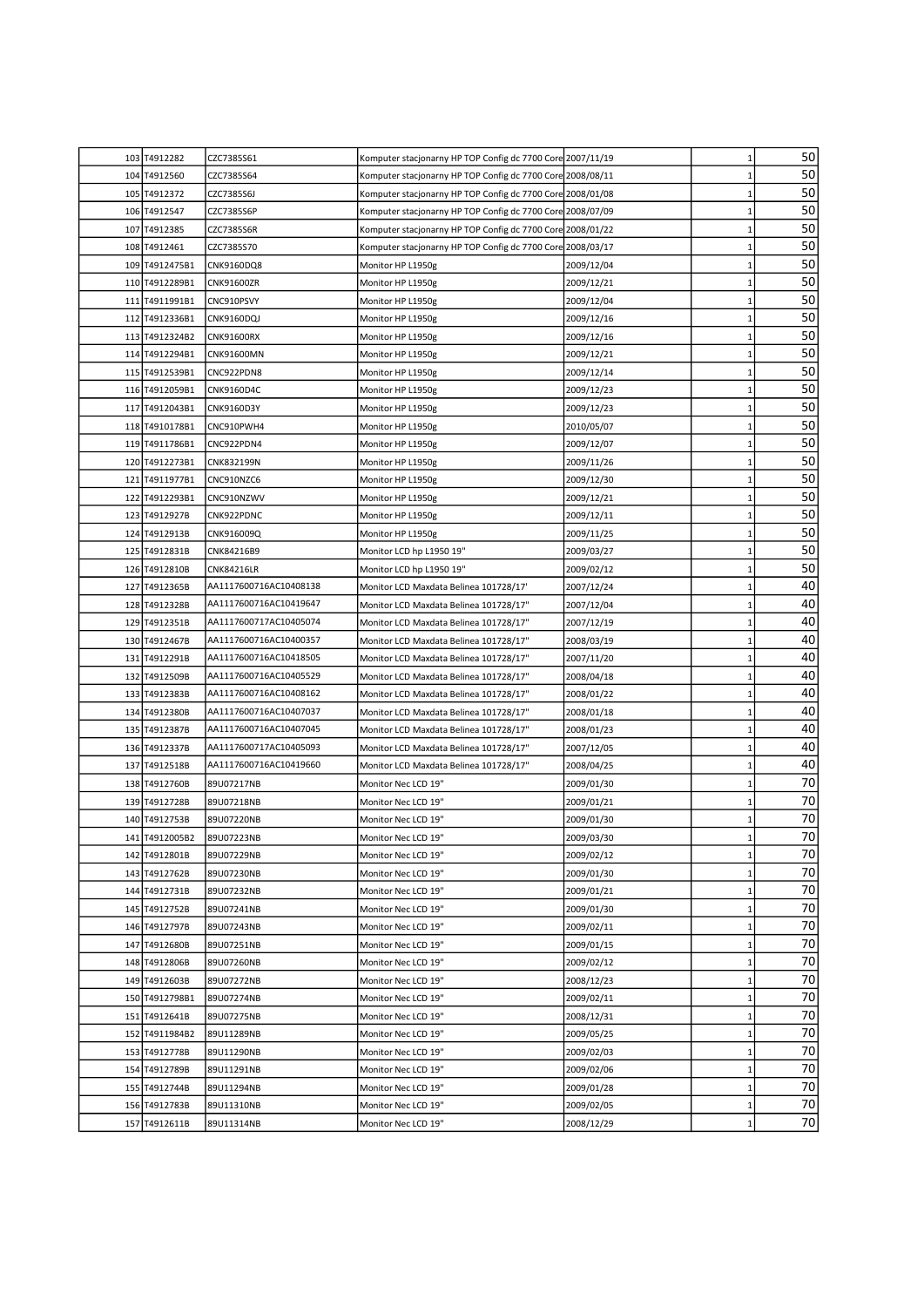| 70<br>$\mathbf 1$<br>158 T4912683B<br>2009/01/15<br>89U11316NB<br>Monitor Nec LCD 19"<br>70<br>159<br>T4912799B<br>$\mathbf{1}$<br>89U11317NB<br>Monitor Nec LCD 19"<br>2009/02/11<br>70<br>160 T4912670B<br>89U11427NB<br>Monitor Nec LCD 19"<br>$\mathbf 1$<br>2009/01/15<br>70<br>$\mathbf{1}$<br>161<br>T4912678B<br>89U11431NB<br>Monitor Nec LCD 19"<br>2009/01/15<br>70<br>162<br>T4912687B<br>Monitor Nec LCD 19"<br>1<br>89U11432NB<br>2009/01/15<br>70<br>T4912682B<br>163<br>89U11436NB<br>Monitor Nec LCD 19"<br>2009/01/15<br>1<br>70<br>T4912693B<br>$\mathbf{1}$<br>164<br>89U11439NB<br>Monitor Nec LCD 19"<br>2009/01/15<br>70<br>165 T4912689B<br>Monitor Nec LCD 19"<br>$\mathbf{1}$<br>89U11440NB<br>2009/01/15<br>70<br>Monitor Nec LCD 19"<br>$\mathbf 1$<br>166 T4912725B<br>89U11444NB<br>2009/01/19<br>70<br>Monitor Nec LCD 19"<br>$\mathbf 1$<br>167 T4912681B<br>89U11445NB<br>2009/01/15<br>70<br>$\mathbf 1$<br>168<br>T4912674B<br>89U11449NB<br>Monitor Nec LCD 19"<br>2009/01/15<br>70<br>T4912711B<br>169<br>89U11451NB<br>Monitor Nec LCD 19"<br>2009/01/16<br>1<br>70<br>T4912709B<br>89U11452NB<br>$\mathbf{1}$<br>170<br>Monitor Nec LCD 19"<br>2009/01/16<br>70<br>T4912726B<br>$\mathbf 1$<br>171<br>89U11456NB<br>Monitor Nec LCD 19"<br>2009/01/20<br>70<br>T4912671B<br>89U11458NB<br>$\mathbf 1$<br>172<br>Monitor Nec LCD 19"<br>2009/01/15<br>70<br>$\mathbf 1$<br>173 T4912827B<br>89U11459NB<br>Monitor Nec LCD 19"<br>2009/03/27<br>70<br>$\mathbf 1$<br>174<br>T4912602B<br>89U11643NB<br>Monitor Nec LCD 19"<br>2008/12/22<br>70<br>T4912834B<br>Monitor Nec LCD 19"<br>1<br>175<br>89U11652NB<br>2009/03/27<br>70<br>$\mathbf{1}$<br>176 T4912661B<br>89U11667NB<br>Monitor Nec LCD 19"<br>2009/01/15<br>70<br>$\mathbf{1}$<br>177<br>T4912736B<br>89U11683NB<br>Monitor Nec LCD 19"<br>2009/01/22<br>70<br>Monitor Nec LCD 19"<br>$\mathbf 1$<br>178 T4912858B<br>89U11684NB<br>2009/05/29<br>70<br>$\mathbf 1$<br>179 T4912675B<br>89U11689NB<br>Monitor Nec LCD 19"<br>2009/01/15<br>70<br>$\mathbf 1$<br>180<br>T4912673B<br>89U11696NB<br>Monitor Nec LCD 19"<br>2009/01/15<br>70<br>$\mathbf 1$<br>181<br>T4912665B<br>89U11697NB<br>Monitor Nec LCD 19"<br>2009/01/15<br>70<br>T4912833B<br>89U11699NB<br>$\mathbf{1}$<br>182<br>Monitor Nec LCD 19"<br>2009/03/27<br>70<br>T4912638B<br>89U11701NB<br>$\mathbf{1}$<br>183<br>Monitor Nec LCD 19"<br>2008/12/31<br>70<br>T4912657B<br>$\mathbf 1$<br>184<br>89U11708NB<br>Monitor Nec LCD 19"<br>2009/01/15<br>70<br>185<br>T4912655B<br>$\mathbf 1$<br>89U11710NB<br>Monitor Nec LCD 19"<br>2009/01/15<br>70<br>T4912656B<br>$\mathbf{1}$<br>186<br>89U11712NB<br>Monitor Nec LCD 19"<br>2009/01/15<br>70<br>T4912666B<br>Monitor Nec LCD 19"<br>1<br>187<br>89U11713NB<br>2009/01/15<br>70<br>188<br>T4912804B<br>89U11714NB<br>Monitor Nec LCD 19"<br>2009/02/12<br>1<br>70<br>T4912717B<br>Monitor Nec LCD 19"<br>$\mathbf{1}$<br>189<br>89U11717NB<br>2009/01/16<br>110<br>$\mathbf{1}$<br>190 T4912435<br>CNF7385BH9<br>Notebook HP 2510p+torba<br>2008/02/26<br>10<br>191 T4912496D<br>$\mathbf 1$<br>CNU836X9J0<br>Stacja dokująca HP<br>2009/01/15<br>10<br>$\mathbf 1$<br>192 T4912381D<br>CNU822Y418<br>Stacja dokująca HP<br>2009/02/02<br>10<br>$\mathbf 1$<br>193<br>T4912505D<br>CNU826XPMX<br>Stacja dokująca HP<br>2009/02/02<br>10<br>194<br>T4912417D<br>CNU822Y426<br>2009/02/02<br>1<br>Stacja dokująca HP<br>10<br>T4912407D<br>CNU836XC3C<br>2009/02/02<br>195<br>Stacja dokująca HP<br>1<br>10<br>196 T4912529D<br>$\mathbf 1$<br>CNU822Y412<br>2009/02/02<br>Stacja dokująca HP<br>10<br>T4912498D<br>2009/02/02<br>$\mathbf 1$<br>197<br>CNU836XBJ1<br>Stacja dokująca HP<br>10<br>198 T4912541D<br>Stacja dokująca HP<br>CNU822X835<br>2009/02/02<br>$\mathbf 1$<br>10<br>T4912504D2<br>199<br>CNU821Y0HN<br>Stacja dokująca HP<br>2009/05/29<br>1<br>10<br>200<br>T4912527D<br>Stacja dokująca HP<br>2009/02/02<br>CNU836X9K4<br>1<br>10<br>201<br>T4912540D<br>CNU822Y41C<br>Stacja dokująca HP<br>2009/02/02<br>1<br>10<br>T4912502D<br>CNU822Y41Z<br>2009/03/30<br>202<br>Stacja dokująca HP<br>1<br>10<br>203 T4912412D<br><b>CNU822Y41K</b><br>Stacja dokująca HP<br>2009/02/12<br>$\mathbf{1}$<br>10<br>204 T4912503D<br>CNU822Y40L<br>Stacja dokująca HP<br>2009/03/30<br>$\mathbf 1$<br>10<br>205 T4912343D<br>SCNU836X9K1<br>Stacja dokująca HP<br>2009/05/25<br>$\mathbf 1$<br>$10\,$<br>2009/02/02<br>206<br>T4912551D<br>CNU836XBSD<br>Stacja dokująca HP<br>1<br>10<br>T4912722D<br>207<br>CNU831X2DK<br>Stacja dokująca HP<br>2009/01/16<br>1<br>10<br>T4912303D<br>208<br>CNU836XBRB<br>Stacja dokująca HP<br>2009/02/17<br>1<br>10<br>T4912720D<br>209<br>CNU836XC35<br>Stacja dokująca HP<br>2009/01/16<br>1<br>$10\,$<br>T4912944<br>210<br>CNU943XD8R<br>Stacja dokująca HP<br>2009/12/31<br>$\mathbf 1$<br>$10\,$<br>211<br>T4912959<br>CNU924XCFB<br>Stacja dokująca HP<br>2009/12/31<br>$\mathbf 1$<br>10 <sup>1</sup><br>212 T4912912A<br>CNU924XFRV<br>Stacja dokująca HP<br>2009/11/24<br>$\mathbf{1}$ |  |  |  |  |
|------------------------------------------------------------------------------------------------------------------------------------------------------------------------------------------------------------------------------------------------------------------------------------------------------------------------------------------------------------------------------------------------------------------------------------------------------------------------------------------------------------------------------------------------------------------------------------------------------------------------------------------------------------------------------------------------------------------------------------------------------------------------------------------------------------------------------------------------------------------------------------------------------------------------------------------------------------------------------------------------------------------------------------------------------------------------------------------------------------------------------------------------------------------------------------------------------------------------------------------------------------------------------------------------------------------------------------------------------------------------------------------------------------------------------------------------------------------------------------------------------------------------------------------------------------------------------------------------------------------------------------------------------------------------------------------------------------------------------------------------------------------------------------------------------------------------------------------------------------------------------------------------------------------------------------------------------------------------------------------------------------------------------------------------------------------------------------------------------------------------------------------------------------------------------------------------------------------------------------------------------------------------------------------------------------------------------------------------------------------------------------------------------------------------------------------------------------------------------------------------------------------------------------------------------------------------------------------------------------------------------------------------------------------------------------------------------------------------------------------------------------------------------------------------------------------------------------------------------------------------------------------------------------------------------------------------------------------------------------------------------------------------------------------------------------------------------------------------------------------------------------------------------------------------------------------------------------------------------------------------------------------------------------------------------------------------------------------------------------------------------------------------------------------------------------------------------------------------------------------------------------------------------------------------------------------------------------------------------------------------------------------------------------------------------------------------------------------------------------------------------------------------------------------------------------------------------------------------------------------------------------------------------------------------------------------------------------------------------------------------------------------------------------------------------------------------------------------------------------------------------------------------------------------------------------------------------------------------------------------------------------------------------------------------------------------------------------------------------------------------------------------------------------------------------------------------------------------------------------------------------------------------------------------------------------------------------------------------------------------------------------------------------------------------------------------------------------------------------------------------------------------------------------------------------------------------------------------------------------------------------------------------------------------------------------------------------------------------------------------------------------------------------------------------------------------------|--|--|--|--|
|                                                                                                                                                                                                                                                                                                                                                                                                                                                                                                                                                                                                                                                                                                                                                                                                                                                                                                                                                                                                                                                                                                                                                                                                                                                                                                                                                                                                                                                                                                                                                                                                                                                                                                                                                                                                                                                                                                                                                                                                                                                                                                                                                                                                                                                                                                                                                                                                                                                                                                                                                                                                                                                                                                                                                                                                                                                                                                                                                                                                                                                                                                                                                                                                                                                                                                                                                                                                                                                                                                                                                                                                                                                                                                                                                                                                                                                                                                                                                                                                                                                                                                                                                                                                                                                                                                                                                                                                                                                                                                                                                                                                                                                                                                                                                                                                                                                                                                                                                                                                                                                                        |  |  |  |  |
|                                                                                                                                                                                                                                                                                                                                                                                                                                                                                                                                                                                                                                                                                                                                                                                                                                                                                                                                                                                                                                                                                                                                                                                                                                                                                                                                                                                                                                                                                                                                                                                                                                                                                                                                                                                                                                                                                                                                                                                                                                                                                                                                                                                                                                                                                                                                                                                                                                                                                                                                                                                                                                                                                                                                                                                                                                                                                                                                                                                                                                                                                                                                                                                                                                                                                                                                                                                                                                                                                                                                                                                                                                                                                                                                                                                                                                                                                                                                                                                                                                                                                                                                                                                                                                                                                                                                                                                                                                                                                                                                                                                                                                                                                                                                                                                                                                                                                                                                                                                                                                                                        |  |  |  |  |
|                                                                                                                                                                                                                                                                                                                                                                                                                                                                                                                                                                                                                                                                                                                                                                                                                                                                                                                                                                                                                                                                                                                                                                                                                                                                                                                                                                                                                                                                                                                                                                                                                                                                                                                                                                                                                                                                                                                                                                                                                                                                                                                                                                                                                                                                                                                                                                                                                                                                                                                                                                                                                                                                                                                                                                                                                                                                                                                                                                                                                                                                                                                                                                                                                                                                                                                                                                                                                                                                                                                                                                                                                                                                                                                                                                                                                                                                                                                                                                                                                                                                                                                                                                                                                                                                                                                                                                                                                                                                                                                                                                                                                                                                                                                                                                                                                                                                                                                                                                                                                                                                        |  |  |  |  |
|                                                                                                                                                                                                                                                                                                                                                                                                                                                                                                                                                                                                                                                                                                                                                                                                                                                                                                                                                                                                                                                                                                                                                                                                                                                                                                                                                                                                                                                                                                                                                                                                                                                                                                                                                                                                                                                                                                                                                                                                                                                                                                                                                                                                                                                                                                                                                                                                                                                                                                                                                                                                                                                                                                                                                                                                                                                                                                                                                                                                                                                                                                                                                                                                                                                                                                                                                                                                                                                                                                                                                                                                                                                                                                                                                                                                                                                                                                                                                                                                                                                                                                                                                                                                                                                                                                                                                                                                                                                                                                                                                                                                                                                                                                                                                                                                                                                                                                                                                                                                                                                                        |  |  |  |  |
|                                                                                                                                                                                                                                                                                                                                                                                                                                                                                                                                                                                                                                                                                                                                                                                                                                                                                                                                                                                                                                                                                                                                                                                                                                                                                                                                                                                                                                                                                                                                                                                                                                                                                                                                                                                                                                                                                                                                                                                                                                                                                                                                                                                                                                                                                                                                                                                                                                                                                                                                                                                                                                                                                                                                                                                                                                                                                                                                                                                                                                                                                                                                                                                                                                                                                                                                                                                                                                                                                                                                                                                                                                                                                                                                                                                                                                                                                                                                                                                                                                                                                                                                                                                                                                                                                                                                                                                                                                                                                                                                                                                                                                                                                                                                                                                                                                                                                                                                                                                                                                                                        |  |  |  |  |
|                                                                                                                                                                                                                                                                                                                                                                                                                                                                                                                                                                                                                                                                                                                                                                                                                                                                                                                                                                                                                                                                                                                                                                                                                                                                                                                                                                                                                                                                                                                                                                                                                                                                                                                                                                                                                                                                                                                                                                                                                                                                                                                                                                                                                                                                                                                                                                                                                                                                                                                                                                                                                                                                                                                                                                                                                                                                                                                                                                                                                                                                                                                                                                                                                                                                                                                                                                                                                                                                                                                                                                                                                                                                                                                                                                                                                                                                                                                                                                                                                                                                                                                                                                                                                                                                                                                                                                                                                                                                                                                                                                                                                                                                                                                                                                                                                                                                                                                                                                                                                                                                        |  |  |  |  |
|                                                                                                                                                                                                                                                                                                                                                                                                                                                                                                                                                                                                                                                                                                                                                                                                                                                                                                                                                                                                                                                                                                                                                                                                                                                                                                                                                                                                                                                                                                                                                                                                                                                                                                                                                                                                                                                                                                                                                                                                                                                                                                                                                                                                                                                                                                                                                                                                                                                                                                                                                                                                                                                                                                                                                                                                                                                                                                                                                                                                                                                                                                                                                                                                                                                                                                                                                                                                                                                                                                                                                                                                                                                                                                                                                                                                                                                                                                                                                                                                                                                                                                                                                                                                                                                                                                                                                                                                                                                                                                                                                                                                                                                                                                                                                                                                                                                                                                                                                                                                                                                                        |  |  |  |  |
|                                                                                                                                                                                                                                                                                                                                                                                                                                                                                                                                                                                                                                                                                                                                                                                                                                                                                                                                                                                                                                                                                                                                                                                                                                                                                                                                                                                                                                                                                                                                                                                                                                                                                                                                                                                                                                                                                                                                                                                                                                                                                                                                                                                                                                                                                                                                                                                                                                                                                                                                                                                                                                                                                                                                                                                                                                                                                                                                                                                                                                                                                                                                                                                                                                                                                                                                                                                                                                                                                                                                                                                                                                                                                                                                                                                                                                                                                                                                                                                                                                                                                                                                                                                                                                                                                                                                                                                                                                                                                                                                                                                                                                                                                                                                                                                                                                                                                                                                                                                                                                                                        |  |  |  |  |
|                                                                                                                                                                                                                                                                                                                                                                                                                                                                                                                                                                                                                                                                                                                                                                                                                                                                                                                                                                                                                                                                                                                                                                                                                                                                                                                                                                                                                                                                                                                                                                                                                                                                                                                                                                                                                                                                                                                                                                                                                                                                                                                                                                                                                                                                                                                                                                                                                                                                                                                                                                                                                                                                                                                                                                                                                                                                                                                                                                                                                                                                                                                                                                                                                                                                                                                                                                                                                                                                                                                                                                                                                                                                                                                                                                                                                                                                                                                                                                                                                                                                                                                                                                                                                                                                                                                                                                                                                                                                                                                                                                                                                                                                                                                                                                                                                                                                                                                                                                                                                                                                        |  |  |  |  |
|                                                                                                                                                                                                                                                                                                                                                                                                                                                                                                                                                                                                                                                                                                                                                                                                                                                                                                                                                                                                                                                                                                                                                                                                                                                                                                                                                                                                                                                                                                                                                                                                                                                                                                                                                                                                                                                                                                                                                                                                                                                                                                                                                                                                                                                                                                                                                                                                                                                                                                                                                                                                                                                                                                                                                                                                                                                                                                                                                                                                                                                                                                                                                                                                                                                                                                                                                                                                                                                                                                                                                                                                                                                                                                                                                                                                                                                                                                                                                                                                                                                                                                                                                                                                                                                                                                                                                                                                                                                                                                                                                                                                                                                                                                                                                                                                                                                                                                                                                                                                                                                                        |  |  |  |  |
|                                                                                                                                                                                                                                                                                                                                                                                                                                                                                                                                                                                                                                                                                                                                                                                                                                                                                                                                                                                                                                                                                                                                                                                                                                                                                                                                                                                                                                                                                                                                                                                                                                                                                                                                                                                                                                                                                                                                                                                                                                                                                                                                                                                                                                                                                                                                                                                                                                                                                                                                                                                                                                                                                                                                                                                                                                                                                                                                                                                                                                                                                                                                                                                                                                                                                                                                                                                                                                                                                                                                                                                                                                                                                                                                                                                                                                                                                                                                                                                                                                                                                                                                                                                                                                                                                                                                                                                                                                                                                                                                                                                                                                                                                                                                                                                                                                                                                                                                                                                                                                                                        |  |  |  |  |
|                                                                                                                                                                                                                                                                                                                                                                                                                                                                                                                                                                                                                                                                                                                                                                                                                                                                                                                                                                                                                                                                                                                                                                                                                                                                                                                                                                                                                                                                                                                                                                                                                                                                                                                                                                                                                                                                                                                                                                                                                                                                                                                                                                                                                                                                                                                                                                                                                                                                                                                                                                                                                                                                                                                                                                                                                                                                                                                                                                                                                                                                                                                                                                                                                                                                                                                                                                                                                                                                                                                                                                                                                                                                                                                                                                                                                                                                                                                                                                                                                                                                                                                                                                                                                                                                                                                                                                                                                                                                                                                                                                                                                                                                                                                                                                                                                                                                                                                                                                                                                                                                        |  |  |  |  |
|                                                                                                                                                                                                                                                                                                                                                                                                                                                                                                                                                                                                                                                                                                                                                                                                                                                                                                                                                                                                                                                                                                                                                                                                                                                                                                                                                                                                                                                                                                                                                                                                                                                                                                                                                                                                                                                                                                                                                                                                                                                                                                                                                                                                                                                                                                                                                                                                                                                                                                                                                                                                                                                                                                                                                                                                                                                                                                                                                                                                                                                                                                                                                                                                                                                                                                                                                                                                                                                                                                                                                                                                                                                                                                                                                                                                                                                                                                                                                                                                                                                                                                                                                                                                                                                                                                                                                                                                                                                                                                                                                                                                                                                                                                                                                                                                                                                                                                                                                                                                                                                                        |  |  |  |  |
|                                                                                                                                                                                                                                                                                                                                                                                                                                                                                                                                                                                                                                                                                                                                                                                                                                                                                                                                                                                                                                                                                                                                                                                                                                                                                                                                                                                                                                                                                                                                                                                                                                                                                                                                                                                                                                                                                                                                                                                                                                                                                                                                                                                                                                                                                                                                                                                                                                                                                                                                                                                                                                                                                                                                                                                                                                                                                                                                                                                                                                                                                                                                                                                                                                                                                                                                                                                                                                                                                                                                                                                                                                                                                                                                                                                                                                                                                                                                                                                                                                                                                                                                                                                                                                                                                                                                                                                                                                                                                                                                                                                                                                                                                                                                                                                                                                                                                                                                                                                                                                                                        |  |  |  |  |
|                                                                                                                                                                                                                                                                                                                                                                                                                                                                                                                                                                                                                                                                                                                                                                                                                                                                                                                                                                                                                                                                                                                                                                                                                                                                                                                                                                                                                                                                                                                                                                                                                                                                                                                                                                                                                                                                                                                                                                                                                                                                                                                                                                                                                                                                                                                                                                                                                                                                                                                                                                                                                                                                                                                                                                                                                                                                                                                                                                                                                                                                                                                                                                                                                                                                                                                                                                                                                                                                                                                                                                                                                                                                                                                                                                                                                                                                                                                                                                                                                                                                                                                                                                                                                                                                                                                                                                                                                                                                                                                                                                                                                                                                                                                                                                                                                                                                                                                                                                                                                                                                        |  |  |  |  |
|                                                                                                                                                                                                                                                                                                                                                                                                                                                                                                                                                                                                                                                                                                                                                                                                                                                                                                                                                                                                                                                                                                                                                                                                                                                                                                                                                                                                                                                                                                                                                                                                                                                                                                                                                                                                                                                                                                                                                                                                                                                                                                                                                                                                                                                                                                                                                                                                                                                                                                                                                                                                                                                                                                                                                                                                                                                                                                                                                                                                                                                                                                                                                                                                                                                                                                                                                                                                                                                                                                                                                                                                                                                                                                                                                                                                                                                                                                                                                                                                                                                                                                                                                                                                                                                                                                                                                                                                                                                                                                                                                                                                                                                                                                                                                                                                                                                                                                                                                                                                                                                                        |  |  |  |  |
|                                                                                                                                                                                                                                                                                                                                                                                                                                                                                                                                                                                                                                                                                                                                                                                                                                                                                                                                                                                                                                                                                                                                                                                                                                                                                                                                                                                                                                                                                                                                                                                                                                                                                                                                                                                                                                                                                                                                                                                                                                                                                                                                                                                                                                                                                                                                                                                                                                                                                                                                                                                                                                                                                                                                                                                                                                                                                                                                                                                                                                                                                                                                                                                                                                                                                                                                                                                                                                                                                                                                                                                                                                                                                                                                                                                                                                                                                                                                                                                                                                                                                                                                                                                                                                                                                                                                                                                                                                                                                                                                                                                                                                                                                                                                                                                                                                                                                                                                                                                                                                                                        |  |  |  |  |
|                                                                                                                                                                                                                                                                                                                                                                                                                                                                                                                                                                                                                                                                                                                                                                                                                                                                                                                                                                                                                                                                                                                                                                                                                                                                                                                                                                                                                                                                                                                                                                                                                                                                                                                                                                                                                                                                                                                                                                                                                                                                                                                                                                                                                                                                                                                                                                                                                                                                                                                                                                                                                                                                                                                                                                                                                                                                                                                                                                                                                                                                                                                                                                                                                                                                                                                                                                                                                                                                                                                                                                                                                                                                                                                                                                                                                                                                                                                                                                                                                                                                                                                                                                                                                                                                                                                                                                                                                                                                                                                                                                                                                                                                                                                                                                                                                                                                                                                                                                                                                                                                        |  |  |  |  |
|                                                                                                                                                                                                                                                                                                                                                                                                                                                                                                                                                                                                                                                                                                                                                                                                                                                                                                                                                                                                                                                                                                                                                                                                                                                                                                                                                                                                                                                                                                                                                                                                                                                                                                                                                                                                                                                                                                                                                                                                                                                                                                                                                                                                                                                                                                                                                                                                                                                                                                                                                                                                                                                                                                                                                                                                                                                                                                                                                                                                                                                                                                                                                                                                                                                                                                                                                                                                                                                                                                                                                                                                                                                                                                                                                                                                                                                                                                                                                                                                                                                                                                                                                                                                                                                                                                                                                                                                                                                                                                                                                                                                                                                                                                                                                                                                                                                                                                                                                                                                                                                                        |  |  |  |  |
|                                                                                                                                                                                                                                                                                                                                                                                                                                                                                                                                                                                                                                                                                                                                                                                                                                                                                                                                                                                                                                                                                                                                                                                                                                                                                                                                                                                                                                                                                                                                                                                                                                                                                                                                                                                                                                                                                                                                                                                                                                                                                                                                                                                                                                                                                                                                                                                                                                                                                                                                                                                                                                                                                                                                                                                                                                                                                                                                                                                                                                                                                                                                                                                                                                                                                                                                                                                                                                                                                                                                                                                                                                                                                                                                                                                                                                                                                                                                                                                                                                                                                                                                                                                                                                                                                                                                                                                                                                                                                                                                                                                                                                                                                                                                                                                                                                                                                                                                                                                                                                                                        |  |  |  |  |
|                                                                                                                                                                                                                                                                                                                                                                                                                                                                                                                                                                                                                                                                                                                                                                                                                                                                                                                                                                                                                                                                                                                                                                                                                                                                                                                                                                                                                                                                                                                                                                                                                                                                                                                                                                                                                                                                                                                                                                                                                                                                                                                                                                                                                                                                                                                                                                                                                                                                                                                                                                                                                                                                                                                                                                                                                                                                                                                                                                                                                                                                                                                                                                                                                                                                                                                                                                                                                                                                                                                                                                                                                                                                                                                                                                                                                                                                                                                                                                                                                                                                                                                                                                                                                                                                                                                                                                                                                                                                                                                                                                                                                                                                                                                                                                                                                                                                                                                                                                                                                                                                        |  |  |  |  |
|                                                                                                                                                                                                                                                                                                                                                                                                                                                                                                                                                                                                                                                                                                                                                                                                                                                                                                                                                                                                                                                                                                                                                                                                                                                                                                                                                                                                                                                                                                                                                                                                                                                                                                                                                                                                                                                                                                                                                                                                                                                                                                                                                                                                                                                                                                                                                                                                                                                                                                                                                                                                                                                                                                                                                                                                                                                                                                                                                                                                                                                                                                                                                                                                                                                                                                                                                                                                                                                                                                                                                                                                                                                                                                                                                                                                                                                                                                                                                                                                                                                                                                                                                                                                                                                                                                                                                                                                                                                                                                                                                                                                                                                                                                                                                                                                                                                                                                                                                                                                                                                                        |  |  |  |  |
|                                                                                                                                                                                                                                                                                                                                                                                                                                                                                                                                                                                                                                                                                                                                                                                                                                                                                                                                                                                                                                                                                                                                                                                                                                                                                                                                                                                                                                                                                                                                                                                                                                                                                                                                                                                                                                                                                                                                                                                                                                                                                                                                                                                                                                                                                                                                                                                                                                                                                                                                                                                                                                                                                                                                                                                                                                                                                                                                                                                                                                                                                                                                                                                                                                                                                                                                                                                                                                                                                                                                                                                                                                                                                                                                                                                                                                                                                                                                                                                                                                                                                                                                                                                                                                                                                                                                                                                                                                                                                                                                                                                                                                                                                                                                                                                                                                                                                                                                                                                                                                                                        |  |  |  |  |
|                                                                                                                                                                                                                                                                                                                                                                                                                                                                                                                                                                                                                                                                                                                                                                                                                                                                                                                                                                                                                                                                                                                                                                                                                                                                                                                                                                                                                                                                                                                                                                                                                                                                                                                                                                                                                                                                                                                                                                                                                                                                                                                                                                                                                                                                                                                                                                                                                                                                                                                                                                                                                                                                                                                                                                                                                                                                                                                                                                                                                                                                                                                                                                                                                                                                                                                                                                                                                                                                                                                                                                                                                                                                                                                                                                                                                                                                                                                                                                                                                                                                                                                                                                                                                                                                                                                                                                                                                                                                                                                                                                                                                                                                                                                                                                                                                                                                                                                                                                                                                                                                        |  |  |  |  |
|                                                                                                                                                                                                                                                                                                                                                                                                                                                                                                                                                                                                                                                                                                                                                                                                                                                                                                                                                                                                                                                                                                                                                                                                                                                                                                                                                                                                                                                                                                                                                                                                                                                                                                                                                                                                                                                                                                                                                                                                                                                                                                                                                                                                                                                                                                                                                                                                                                                                                                                                                                                                                                                                                                                                                                                                                                                                                                                                                                                                                                                                                                                                                                                                                                                                                                                                                                                                                                                                                                                                                                                                                                                                                                                                                                                                                                                                                                                                                                                                                                                                                                                                                                                                                                                                                                                                                                                                                                                                                                                                                                                                                                                                                                                                                                                                                                                                                                                                                                                                                                                                        |  |  |  |  |
|                                                                                                                                                                                                                                                                                                                                                                                                                                                                                                                                                                                                                                                                                                                                                                                                                                                                                                                                                                                                                                                                                                                                                                                                                                                                                                                                                                                                                                                                                                                                                                                                                                                                                                                                                                                                                                                                                                                                                                                                                                                                                                                                                                                                                                                                                                                                                                                                                                                                                                                                                                                                                                                                                                                                                                                                                                                                                                                                                                                                                                                                                                                                                                                                                                                                                                                                                                                                                                                                                                                                                                                                                                                                                                                                                                                                                                                                                                                                                                                                                                                                                                                                                                                                                                                                                                                                                                                                                                                                                                                                                                                                                                                                                                                                                                                                                                                                                                                                                                                                                                                                        |  |  |  |  |
|                                                                                                                                                                                                                                                                                                                                                                                                                                                                                                                                                                                                                                                                                                                                                                                                                                                                                                                                                                                                                                                                                                                                                                                                                                                                                                                                                                                                                                                                                                                                                                                                                                                                                                                                                                                                                                                                                                                                                                                                                                                                                                                                                                                                                                                                                                                                                                                                                                                                                                                                                                                                                                                                                                                                                                                                                                                                                                                                                                                                                                                                                                                                                                                                                                                                                                                                                                                                                                                                                                                                                                                                                                                                                                                                                                                                                                                                                                                                                                                                                                                                                                                                                                                                                                                                                                                                                                                                                                                                                                                                                                                                                                                                                                                                                                                                                                                                                                                                                                                                                                                                        |  |  |  |  |
|                                                                                                                                                                                                                                                                                                                                                                                                                                                                                                                                                                                                                                                                                                                                                                                                                                                                                                                                                                                                                                                                                                                                                                                                                                                                                                                                                                                                                                                                                                                                                                                                                                                                                                                                                                                                                                                                                                                                                                                                                                                                                                                                                                                                                                                                                                                                                                                                                                                                                                                                                                                                                                                                                                                                                                                                                                                                                                                                                                                                                                                                                                                                                                                                                                                                                                                                                                                                                                                                                                                                                                                                                                                                                                                                                                                                                                                                                                                                                                                                                                                                                                                                                                                                                                                                                                                                                                                                                                                                                                                                                                                                                                                                                                                                                                                                                                                                                                                                                                                                                                                                        |  |  |  |  |
|                                                                                                                                                                                                                                                                                                                                                                                                                                                                                                                                                                                                                                                                                                                                                                                                                                                                                                                                                                                                                                                                                                                                                                                                                                                                                                                                                                                                                                                                                                                                                                                                                                                                                                                                                                                                                                                                                                                                                                                                                                                                                                                                                                                                                                                                                                                                                                                                                                                                                                                                                                                                                                                                                                                                                                                                                                                                                                                                                                                                                                                                                                                                                                                                                                                                                                                                                                                                                                                                                                                                                                                                                                                                                                                                                                                                                                                                                                                                                                                                                                                                                                                                                                                                                                                                                                                                                                                                                                                                                                                                                                                                                                                                                                                                                                                                                                                                                                                                                                                                                                                                        |  |  |  |  |
|                                                                                                                                                                                                                                                                                                                                                                                                                                                                                                                                                                                                                                                                                                                                                                                                                                                                                                                                                                                                                                                                                                                                                                                                                                                                                                                                                                                                                                                                                                                                                                                                                                                                                                                                                                                                                                                                                                                                                                                                                                                                                                                                                                                                                                                                                                                                                                                                                                                                                                                                                                                                                                                                                                                                                                                                                                                                                                                                                                                                                                                                                                                                                                                                                                                                                                                                                                                                                                                                                                                                                                                                                                                                                                                                                                                                                                                                                                                                                                                                                                                                                                                                                                                                                                                                                                                                                                                                                                                                                                                                                                                                                                                                                                                                                                                                                                                                                                                                                                                                                                                                        |  |  |  |  |
|                                                                                                                                                                                                                                                                                                                                                                                                                                                                                                                                                                                                                                                                                                                                                                                                                                                                                                                                                                                                                                                                                                                                                                                                                                                                                                                                                                                                                                                                                                                                                                                                                                                                                                                                                                                                                                                                                                                                                                                                                                                                                                                                                                                                                                                                                                                                                                                                                                                                                                                                                                                                                                                                                                                                                                                                                                                                                                                                                                                                                                                                                                                                                                                                                                                                                                                                                                                                                                                                                                                                                                                                                                                                                                                                                                                                                                                                                                                                                                                                                                                                                                                                                                                                                                                                                                                                                                                                                                                                                                                                                                                                                                                                                                                                                                                                                                                                                                                                                                                                                                                                        |  |  |  |  |
|                                                                                                                                                                                                                                                                                                                                                                                                                                                                                                                                                                                                                                                                                                                                                                                                                                                                                                                                                                                                                                                                                                                                                                                                                                                                                                                                                                                                                                                                                                                                                                                                                                                                                                                                                                                                                                                                                                                                                                                                                                                                                                                                                                                                                                                                                                                                                                                                                                                                                                                                                                                                                                                                                                                                                                                                                                                                                                                                                                                                                                                                                                                                                                                                                                                                                                                                                                                                                                                                                                                                                                                                                                                                                                                                                                                                                                                                                                                                                                                                                                                                                                                                                                                                                                                                                                                                                                                                                                                                                                                                                                                                                                                                                                                                                                                                                                                                                                                                                                                                                                                                        |  |  |  |  |
|                                                                                                                                                                                                                                                                                                                                                                                                                                                                                                                                                                                                                                                                                                                                                                                                                                                                                                                                                                                                                                                                                                                                                                                                                                                                                                                                                                                                                                                                                                                                                                                                                                                                                                                                                                                                                                                                                                                                                                                                                                                                                                                                                                                                                                                                                                                                                                                                                                                                                                                                                                                                                                                                                                                                                                                                                                                                                                                                                                                                                                                                                                                                                                                                                                                                                                                                                                                                                                                                                                                                                                                                                                                                                                                                                                                                                                                                                                                                                                                                                                                                                                                                                                                                                                                                                                                                                                                                                                                                                                                                                                                                                                                                                                                                                                                                                                                                                                                                                                                                                                                                        |  |  |  |  |
|                                                                                                                                                                                                                                                                                                                                                                                                                                                                                                                                                                                                                                                                                                                                                                                                                                                                                                                                                                                                                                                                                                                                                                                                                                                                                                                                                                                                                                                                                                                                                                                                                                                                                                                                                                                                                                                                                                                                                                                                                                                                                                                                                                                                                                                                                                                                                                                                                                                                                                                                                                                                                                                                                                                                                                                                                                                                                                                                                                                                                                                                                                                                                                                                                                                                                                                                                                                                                                                                                                                                                                                                                                                                                                                                                                                                                                                                                                                                                                                                                                                                                                                                                                                                                                                                                                                                                                                                                                                                                                                                                                                                                                                                                                                                                                                                                                                                                                                                                                                                                                                                        |  |  |  |  |
|                                                                                                                                                                                                                                                                                                                                                                                                                                                                                                                                                                                                                                                                                                                                                                                                                                                                                                                                                                                                                                                                                                                                                                                                                                                                                                                                                                                                                                                                                                                                                                                                                                                                                                                                                                                                                                                                                                                                                                                                                                                                                                                                                                                                                                                                                                                                                                                                                                                                                                                                                                                                                                                                                                                                                                                                                                                                                                                                                                                                                                                                                                                                                                                                                                                                                                                                                                                                                                                                                                                                                                                                                                                                                                                                                                                                                                                                                                                                                                                                                                                                                                                                                                                                                                                                                                                                                                                                                                                                                                                                                                                                                                                                                                                                                                                                                                                                                                                                                                                                                                                                        |  |  |  |  |
|                                                                                                                                                                                                                                                                                                                                                                                                                                                                                                                                                                                                                                                                                                                                                                                                                                                                                                                                                                                                                                                                                                                                                                                                                                                                                                                                                                                                                                                                                                                                                                                                                                                                                                                                                                                                                                                                                                                                                                                                                                                                                                                                                                                                                                                                                                                                                                                                                                                                                                                                                                                                                                                                                                                                                                                                                                                                                                                                                                                                                                                                                                                                                                                                                                                                                                                                                                                                                                                                                                                                                                                                                                                                                                                                                                                                                                                                                                                                                                                                                                                                                                                                                                                                                                                                                                                                                                                                                                                                                                                                                                                                                                                                                                                                                                                                                                                                                                                                                                                                                                                                        |  |  |  |  |
|                                                                                                                                                                                                                                                                                                                                                                                                                                                                                                                                                                                                                                                                                                                                                                                                                                                                                                                                                                                                                                                                                                                                                                                                                                                                                                                                                                                                                                                                                                                                                                                                                                                                                                                                                                                                                                                                                                                                                                                                                                                                                                                                                                                                                                                                                                                                                                                                                                                                                                                                                                                                                                                                                                                                                                                                                                                                                                                                                                                                                                                                                                                                                                                                                                                                                                                                                                                                                                                                                                                                                                                                                                                                                                                                                                                                                                                                                                                                                                                                                                                                                                                                                                                                                                                                                                                                                                                                                                                                                                                                                                                                                                                                                                                                                                                                                                                                                                                                                                                                                                                                        |  |  |  |  |
|                                                                                                                                                                                                                                                                                                                                                                                                                                                                                                                                                                                                                                                                                                                                                                                                                                                                                                                                                                                                                                                                                                                                                                                                                                                                                                                                                                                                                                                                                                                                                                                                                                                                                                                                                                                                                                                                                                                                                                                                                                                                                                                                                                                                                                                                                                                                                                                                                                                                                                                                                                                                                                                                                                                                                                                                                                                                                                                                                                                                                                                                                                                                                                                                                                                                                                                                                                                                                                                                                                                                                                                                                                                                                                                                                                                                                                                                                                                                                                                                                                                                                                                                                                                                                                                                                                                                                                                                                                                                                                                                                                                                                                                                                                                                                                                                                                                                                                                                                                                                                                                                        |  |  |  |  |
|                                                                                                                                                                                                                                                                                                                                                                                                                                                                                                                                                                                                                                                                                                                                                                                                                                                                                                                                                                                                                                                                                                                                                                                                                                                                                                                                                                                                                                                                                                                                                                                                                                                                                                                                                                                                                                                                                                                                                                                                                                                                                                                                                                                                                                                                                                                                                                                                                                                                                                                                                                                                                                                                                                                                                                                                                                                                                                                                                                                                                                                                                                                                                                                                                                                                                                                                                                                                                                                                                                                                                                                                                                                                                                                                                                                                                                                                                                                                                                                                                                                                                                                                                                                                                                                                                                                                                                                                                                                                                                                                                                                                                                                                                                                                                                                                                                                                                                                                                                                                                                                                        |  |  |  |  |
|                                                                                                                                                                                                                                                                                                                                                                                                                                                                                                                                                                                                                                                                                                                                                                                                                                                                                                                                                                                                                                                                                                                                                                                                                                                                                                                                                                                                                                                                                                                                                                                                                                                                                                                                                                                                                                                                                                                                                                                                                                                                                                                                                                                                                                                                                                                                                                                                                                                                                                                                                                                                                                                                                                                                                                                                                                                                                                                                                                                                                                                                                                                                                                                                                                                                                                                                                                                                                                                                                                                                                                                                                                                                                                                                                                                                                                                                                                                                                                                                                                                                                                                                                                                                                                                                                                                                                                                                                                                                                                                                                                                                                                                                                                                                                                                                                                                                                                                                                                                                                                                                        |  |  |  |  |
|                                                                                                                                                                                                                                                                                                                                                                                                                                                                                                                                                                                                                                                                                                                                                                                                                                                                                                                                                                                                                                                                                                                                                                                                                                                                                                                                                                                                                                                                                                                                                                                                                                                                                                                                                                                                                                                                                                                                                                                                                                                                                                                                                                                                                                                                                                                                                                                                                                                                                                                                                                                                                                                                                                                                                                                                                                                                                                                                                                                                                                                                                                                                                                                                                                                                                                                                                                                                                                                                                                                                                                                                                                                                                                                                                                                                                                                                                                                                                                                                                                                                                                                                                                                                                                                                                                                                                                                                                                                                                                                                                                                                                                                                                                                                                                                                                                                                                                                                                                                                                                                                        |  |  |  |  |
|                                                                                                                                                                                                                                                                                                                                                                                                                                                                                                                                                                                                                                                                                                                                                                                                                                                                                                                                                                                                                                                                                                                                                                                                                                                                                                                                                                                                                                                                                                                                                                                                                                                                                                                                                                                                                                                                                                                                                                                                                                                                                                                                                                                                                                                                                                                                                                                                                                                                                                                                                                                                                                                                                                                                                                                                                                                                                                                                                                                                                                                                                                                                                                                                                                                                                                                                                                                                                                                                                                                                                                                                                                                                                                                                                                                                                                                                                                                                                                                                                                                                                                                                                                                                                                                                                                                                                                                                                                                                                                                                                                                                                                                                                                                                                                                                                                                                                                                                                                                                                                                                        |  |  |  |  |
|                                                                                                                                                                                                                                                                                                                                                                                                                                                                                                                                                                                                                                                                                                                                                                                                                                                                                                                                                                                                                                                                                                                                                                                                                                                                                                                                                                                                                                                                                                                                                                                                                                                                                                                                                                                                                                                                                                                                                                                                                                                                                                                                                                                                                                                                                                                                                                                                                                                                                                                                                                                                                                                                                                                                                                                                                                                                                                                                                                                                                                                                                                                                                                                                                                                                                                                                                                                                                                                                                                                                                                                                                                                                                                                                                                                                                                                                                                                                                                                                                                                                                                                                                                                                                                                                                                                                                                                                                                                                                                                                                                                                                                                                                                                                                                                                                                                                                                                                                                                                                                                                        |  |  |  |  |
|                                                                                                                                                                                                                                                                                                                                                                                                                                                                                                                                                                                                                                                                                                                                                                                                                                                                                                                                                                                                                                                                                                                                                                                                                                                                                                                                                                                                                                                                                                                                                                                                                                                                                                                                                                                                                                                                                                                                                                                                                                                                                                                                                                                                                                                                                                                                                                                                                                                                                                                                                                                                                                                                                                                                                                                                                                                                                                                                                                                                                                                                                                                                                                                                                                                                                                                                                                                                                                                                                                                                                                                                                                                                                                                                                                                                                                                                                                                                                                                                                                                                                                                                                                                                                                                                                                                                                                                                                                                                                                                                                                                                                                                                                                                                                                                                                                                                                                                                                                                                                                                                        |  |  |  |  |
|                                                                                                                                                                                                                                                                                                                                                                                                                                                                                                                                                                                                                                                                                                                                                                                                                                                                                                                                                                                                                                                                                                                                                                                                                                                                                                                                                                                                                                                                                                                                                                                                                                                                                                                                                                                                                                                                                                                                                                                                                                                                                                                                                                                                                                                                                                                                                                                                                                                                                                                                                                                                                                                                                                                                                                                                                                                                                                                                                                                                                                                                                                                                                                                                                                                                                                                                                                                                                                                                                                                                                                                                                                                                                                                                                                                                                                                                                                                                                                                                                                                                                                                                                                                                                                                                                                                                                                                                                                                                                                                                                                                                                                                                                                                                                                                                                                                                                                                                                                                                                                                                        |  |  |  |  |
|                                                                                                                                                                                                                                                                                                                                                                                                                                                                                                                                                                                                                                                                                                                                                                                                                                                                                                                                                                                                                                                                                                                                                                                                                                                                                                                                                                                                                                                                                                                                                                                                                                                                                                                                                                                                                                                                                                                                                                                                                                                                                                                                                                                                                                                                                                                                                                                                                                                                                                                                                                                                                                                                                                                                                                                                                                                                                                                                                                                                                                                                                                                                                                                                                                                                                                                                                                                                                                                                                                                                                                                                                                                                                                                                                                                                                                                                                                                                                                                                                                                                                                                                                                                                                                                                                                                                                                                                                                                                                                                                                                                                                                                                                                                                                                                                                                                                                                                                                                                                                                                                        |  |  |  |  |
|                                                                                                                                                                                                                                                                                                                                                                                                                                                                                                                                                                                                                                                                                                                                                                                                                                                                                                                                                                                                                                                                                                                                                                                                                                                                                                                                                                                                                                                                                                                                                                                                                                                                                                                                                                                                                                                                                                                                                                                                                                                                                                                                                                                                                                                                                                                                                                                                                                                                                                                                                                                                                                                                                                                                                                                                                                                                                                                                                                                                                                                                                                                                                                                                                                                                                                                                                                                                                                                                                                                                                                                                                                                                                                                                                                                                                                                                                                                                                                                                                                                                                                                                                                                                                                                                                                                                                                                                                                                                                                                                                                                                                                                                                                                                                                                                                                                                                                                                                                                                                                                                        |  |  |  |  |
|                                                                                                                                                                                                                                                                                                                                                                                                                                                                                                                                                                                                                                                                                                                                                                                                                                                                                                                                                                                                                                                                                                                                                                                                                                                                                                                                                                                                                                                                                                                                                                                                                                                                                                                                                                                                                                                                                                                                                                                                                                                                                                                                                                                                                                                                                                                                                                                                                                                                                                                                                                                                                                                                                                                                                                                                                                                                                                                                                                                                                                                                                                                                                                                                                                                                                                                                                                                                                                                                                                                                                                                                                                                                                                                                                                                                                                                                                                                                                                                                                                                                                                                                                                                                                                                                                                                                                                                                                                                                                                                                                                                                                                                                                                                                                                                                                                                                                                                                                                                                                                                                        |  |  |  |  |
|                                                                                                                                                                                                                                                                                                                                                                                                                                                                                                                                                                                                                                                                                                                                                                                                                                                                                                                                                                                                                                                                                                                                                                                                                                                                                                                                                                                                                                                                                                                                                                                                                                                                                                                                                                                                                                                                                                                                                                                                                                                                                                                                                                                                                                                                                                                                                                                                                                                                                                                                                                                                                                                                                                                                                                                                                                                                                                                                                                                                                                                                                                                                                                                                                                                                                                                                                                                                                                                                                                                                                                                                                                                                                                                                                                                                                                                                                                                                                                                                                                                                                                                                                                                                                                                                                                                                                                                                                                                                                                                                                                                                                                                                                                                                                                                                                                                                                                                                                                                                                                                                        |  |  |  |  |
|                                                                                                                                                                                                                                                                                                                                                                                                                                                                                                                                                                                                                                                                                                                                                                                                                                                                                                                                                                                                                                                                                                                                                                                                                                                                                                                                                                                                                                                                                                                                                                                                                                                                                                                                                                                                                                                                                                                                                                                                                                                                                                                                                                                                                                                                                                                                                                                                                                                                                                                                                                                                                                                                                                                                                                                                                                                                                                                                                                                                                                                                                                                                                                                                                                                                                                                                                                                                                                                                                                                                                                                                                                                                                                                                                                                                                                                                                                                                                                                                                                                                                                                                                                                                                                                                                                                                                                                                                                                                                                                                                                                                                                                                                                                                                                                                                                                                                                                                                                                                                                                                        |  |  |  |  |
|                                                                                                                                                                                                                                                                                                                                                                                                                                                                                                                                                                                                                                                                                                                                                                                                                                                                                                                                                                                                                                                                                                                                                                                                                                                                                                                                                                                                                                                                                                                                                                                                                                                                                                                                                                                                                                                                                                                                                                                                                                                                                                                                                                                                                                                                                                                                                                                                                                                                                                                                                                                                                                                                                                                                                                                                                                                                                                                                                                                                                                                                                                                                                                                                                                                                                                                                                                                                                                                                                                                                                                                                                                                                                                                                                                                                                                                                                                                                                                                                                                                                                                                                                                                                                                                                                                                                                                                                                                                                                                                                                                                                                                                                                                                                                                                                                                                                                                                                                                                                                                                                        |  |  |  |  |
|                                                                                                                                                                                                                                                                                                                                                                                                                                                                                                                                                                                                                                                                                                                                                                                                                                                                                                                                                                                                                                                                                                                                                                                                                                                                                                                                                                                                                                                                                                                                                                                                                                                                                                                                                                                                                                                                                                                                                                                                                                                                                                                                                                                                                                                                                                                                                                                                                                                                                                                                                                                                                                                                                                                                                                                                                                                                                                                                                                                                                                                                                                                                                                                                                                                                                                                                                                                                                                                                                                                                                                                                                                                                                                                                                                                                                                                                                                                                                                                                                                                                                                                                                                                                                                                                                                                                                                                                                                                                                                                                                                                                                                                                                                                                                                                                                                                                                                                                                                                                                                                                        |  |  |  |  |
|                                                                                                                                                                                                                                                                                                                                                                                                                                                                                                                                                                                                                                                                                                                                                                                                                                                                                                                                                                                                                                                                                                                                                                                                                                                                                                                                                                                                                                                                                                                                                                                                                                                                                                                                                                                                                                                                                                                                                                                                                                                                                                                                                                                                                                                                                                                                                                                                                                                                                                                                                                                                                                                                                                                                                                                                                                                                                                                                                                                                                                                                                                                                                                                                                                                                                                                                                                                                                                                                                                                                                                                                                                                                                                                                                                                                                                                                                                                                                                                                                                                                                                                                                                                                                                                                                                                                                                                                                                                                                                                                                                                                                                                                                                                                                                                                                                                                                                                                                                                                                                                                        |  |  |  |  |
|                                                                                                                                                                                                                                                                                                                                                                                                                                                                                                                                                                                                                                                                                                                                                                                                                                                                                                                                                                                                                                                                                                                                                                                                                                                                                                                                                                                                                                                                                                                                                                                                                                                                                                                                                                                                                                                                                                                                                                                                                                                                                                                                                                                                                                                                                                                                                                                                                                                                                                                                                                                                                                                                                                                                                                                                                                                                                                                                                                                                                                                                                                                                                                                                                                                                                                                                                                                                                                                                                                                                                                                                                                                                                                                                                                                                                                                                                                                                                                                                                                                                                                                                                                                                                                                                                                                                                                                                                                                                                                                                                                                                                                                                                                                                                                                                                                                                                                                                                                                                                                                                        |  |  |  |  |
|                                                                                                                                                                                                                                                                                                                                                                                                                                                                                                                                                                                                                                                                                                                                                                                                                                                                                                                                                                                                                                                                                                                                                                                                                                                                                                                                                                                                                                                                                                                                                                                                                                                                                                                                                                                                                                                                                                                                                                                                                                                                                                                                                                                                                                                                                                                                                                                                                                                                                                                                                                                                                                                                                                                                                                                                                                                                                                                                                                                                                                                                                                                                                                                                                                                                                                                                                                                                                                                                                                                                                                                                                                                                                                                                                                                                                                                                                                                                                                                                                                                                                                                                                                                                                                                                                                                                                                                                                                                                                                                                                                                                                                                                                                                                                                                                                                                                                                                                                                                                                                                                        |  |  |  |  |